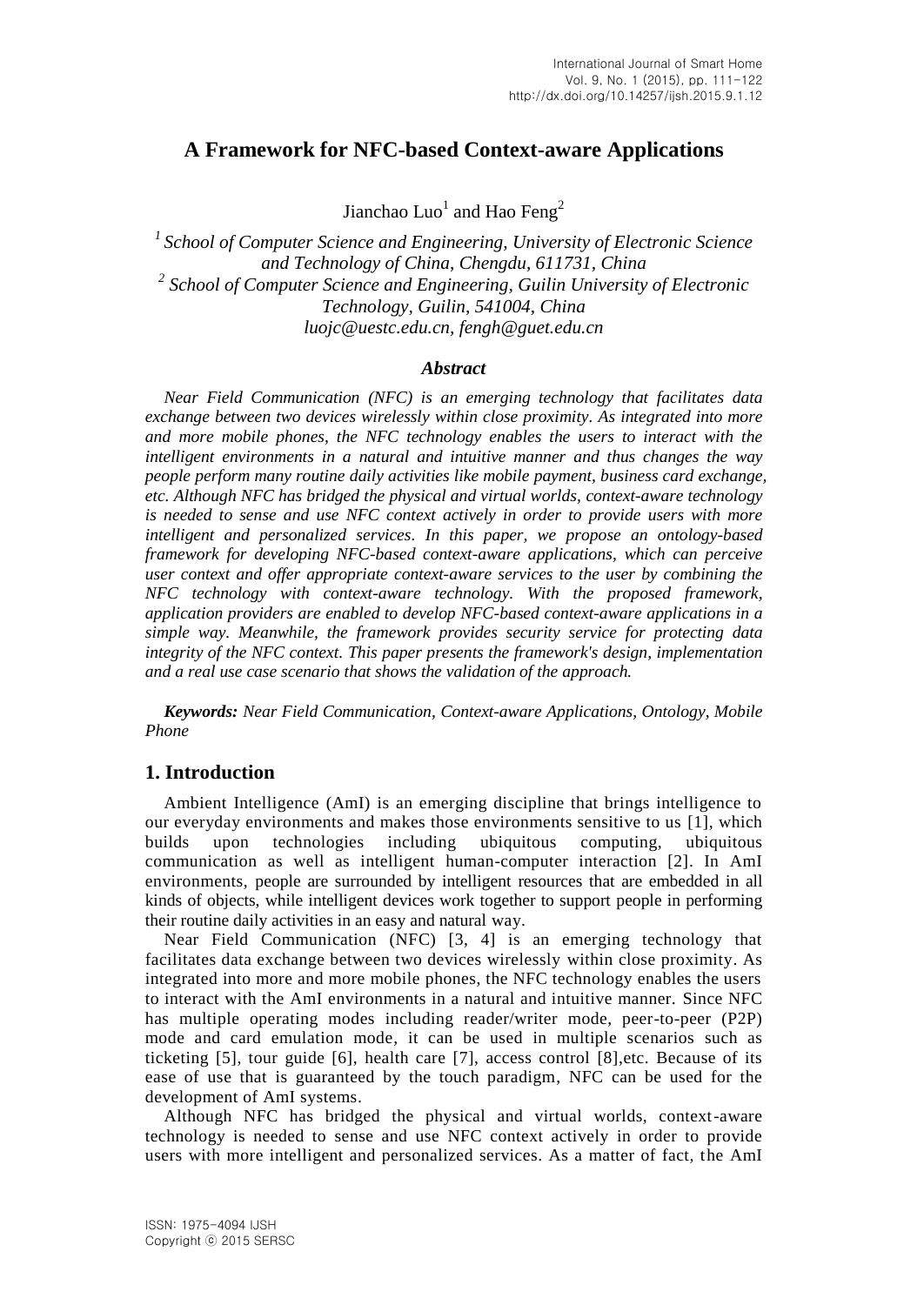systems are inherently context-aware, since they should be able to react to, adapt to and even anticipate user actions or events occurring in the environment in a manner consistent with the current context [9].

The widely adopted definition of context is provided by Dey: Context is any information that can be used to characterize the situation of an entity. An entity is a person, place, or object that is considered relevant to the interaction between a user and an application, including the user and applications themselves [10]. Context can be classified into two types: static context and dynamic context. Static context does not often change and is usually obtained directly from the user, which may include user's sex, age, profession, etc., while dynamic context changes frequently, like location, NFC tag information, time, etc. The context can be collected and processed by the context-aware systems to adapt the system's behavior to it without explicit user intervention. Context-aware technology has already been exploited in applications such as smart home [11],tourist guide [12], social networks [13], education [14], etc.

However, the development of NFC-based context-aware applications is not a trivial task for developers since it involves the emerging NFC technology as well as complicated semantic web technology that relates to context modeling, context reasoning, etc. Meanwhile, as users are often on the move, the context-aware applications have to acquire user context promptly in order to identify their situation at a given time and place and provide personalized information for that situation. In addition, the resource-limited environment of mobile devices should also be taken into account.

In this paper, we propose an ontology-based framework for developing NFCbased context-aware applications, which can perceive user context and offer appropriate context-aware services to the user by combining the NFC technology with context-aware technology. Since mobile phones are resource-scarce compared to desktop computers, we relieve them of computationally intensive tasks that derives from context management. With the proposed framework, application providers are enabled to develop NFC-based context-aware applications in a simple and fast way. Moreover, the framework provides security service for ensuring data integrity of the NFC context.

The remainder of this paper is organized as follows. The related work is presented in Section 2. In Section 3, the description of the proposed system is given. We propose the system's architecture and describe its main components in detail in Section 4. Section 5 presents the sample application built using the proposed framework, which shows the feasibility of the approach. Finally we conclude the paper in Section 6.

# **2. Related Work**

In the recent years, many architectures and frameworks have been proposed in order to support the development of context-aware systems.

The Context Toolkit [15] is the first proposed context-aware architecture that aims at facilitating the development and deployment of context-aware applications. It consists of functional components to acquire, aggregate and interpret context information and provides applications with access to context information while hiding the details of context sensing. JCAF [16] is a Java-based context-awareness infrastructure for creating context-aware applications. It uses an object-oriented model to represent context and suggest a compact Java API for context-awareness, which can be implemented and extended in special-purpose context-awareness systems. However, these approaches do not include powerful inference mechanisms to deal with complex context transformations. To achieve context reasoning and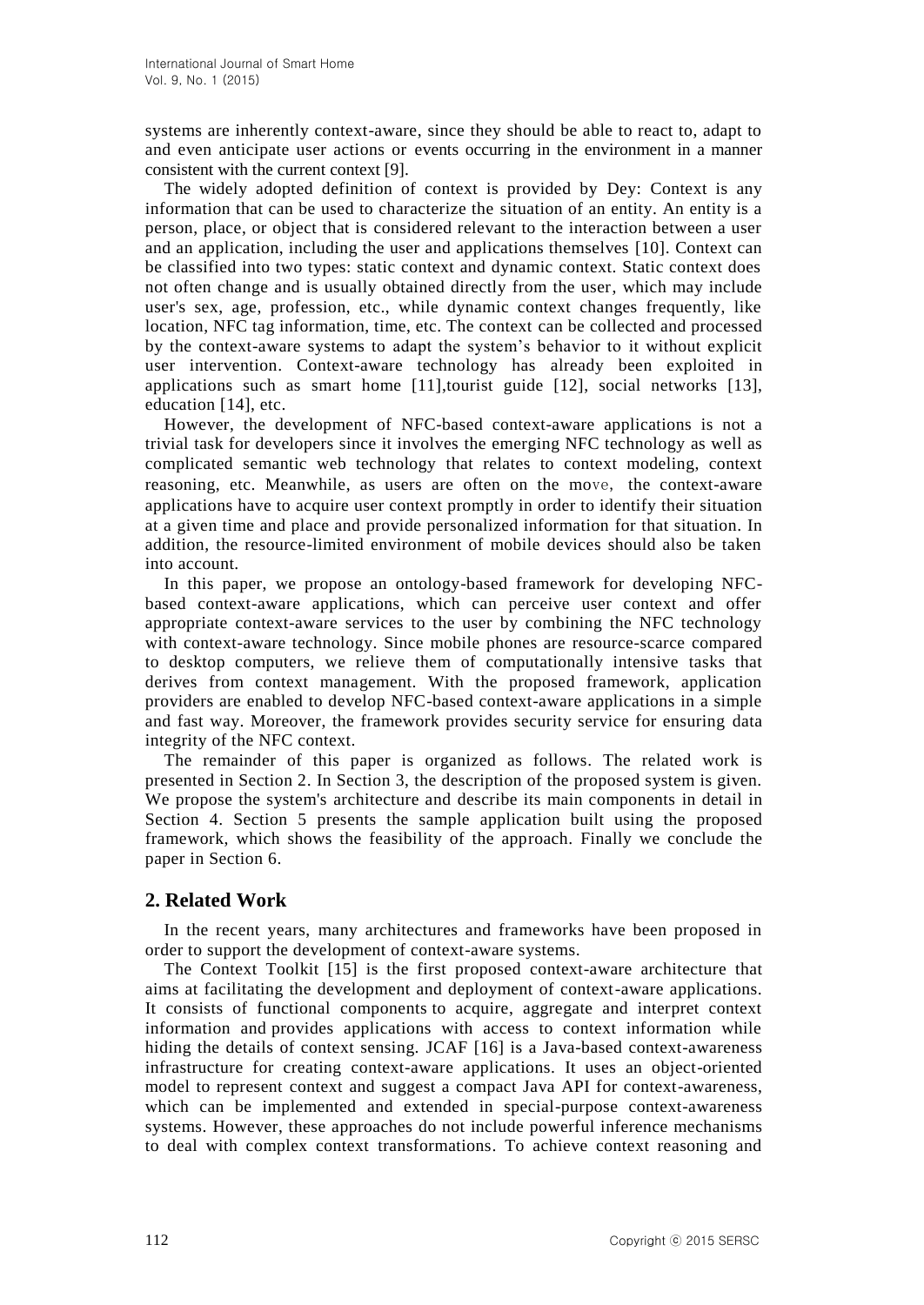context knowledge sharing, some architectures, like CoBrA [17] and SOCAM [18], use the Web Ontology Language (OWL) for modeling ontologies of context.

As mobile phones are equipped with more and more intelligent sensors, contextaware frameworks for mobile environment [19, 20] are proposed for supporting the development of context-aware mobile applications. However, these frameworks differ from ours in that they delegate many computationally expensive context management tasks to mobile devices, which are in fact not the practical solutions for resource-limited mobile phones.

Tracking and identifying users is one of the key requirements of many locationbased context-aware systems [21, 22]. The emergence of NFC technology bridges the physical environments and cyberspace, which can help to track the users who carry NFC phones and are surrounded by NFC devices. Borrego-Jaraba et al. [23] propose an NFC-based pervasive solution for city touristic surfing oriented to help the user to find the location of interest points within the city and navigate through them. However, context-aware technology is not integrated into the solution. In [24], an NFC-based context-aware solution is proposed for access to bibliographic sources in university environments. Although the system is context-aware, it is application-specific and does not provide security measures for NFC context.

This paper presents a framework aimed to simplify the development of NFCbased context-aware applications. By combining NFC technology with contextaware technology, it enables the NFC-based context-aware applications to sense environmental context via the NFC phones and provide users with personalized content and services related to current context in an easy manner.

# **3. System Description**

The proposed system is applied in AmI environments where users are enabled to interact with the surrounding intelligent objects in a natural and intuitive way and receive appropriate context-aware services. It acquires raw data of the user's context (NFC touch context, location, profile, device information, etc.), converts them into abstract context representation that the system can understand, then infers high-level context by using reasoning mechanism, and finally delivers personalized services according to current context.



**Figure 1. The Service Scenario of an NFC-based Context-aware System**

Figure 1 shows the service scenario of an NFC-based context-aware system built using the proposed framework, which includes three phases: context collection phase, context processing phase and context-aware service delivery phase.

In the context collection phase, users perceive NFC context by using NFC phones that have installed the mobile application of the system. The service providers write context information to the NFC tags, which usually includes the brief description of the physical object, embed them into the physical objects like smart posters and place them at locations like restaurants in advance. Once the user touches the NFC tag, the NFC phone that works in NFC read/write mode will launch the mobile application automatically to read the context information stored in the tag. After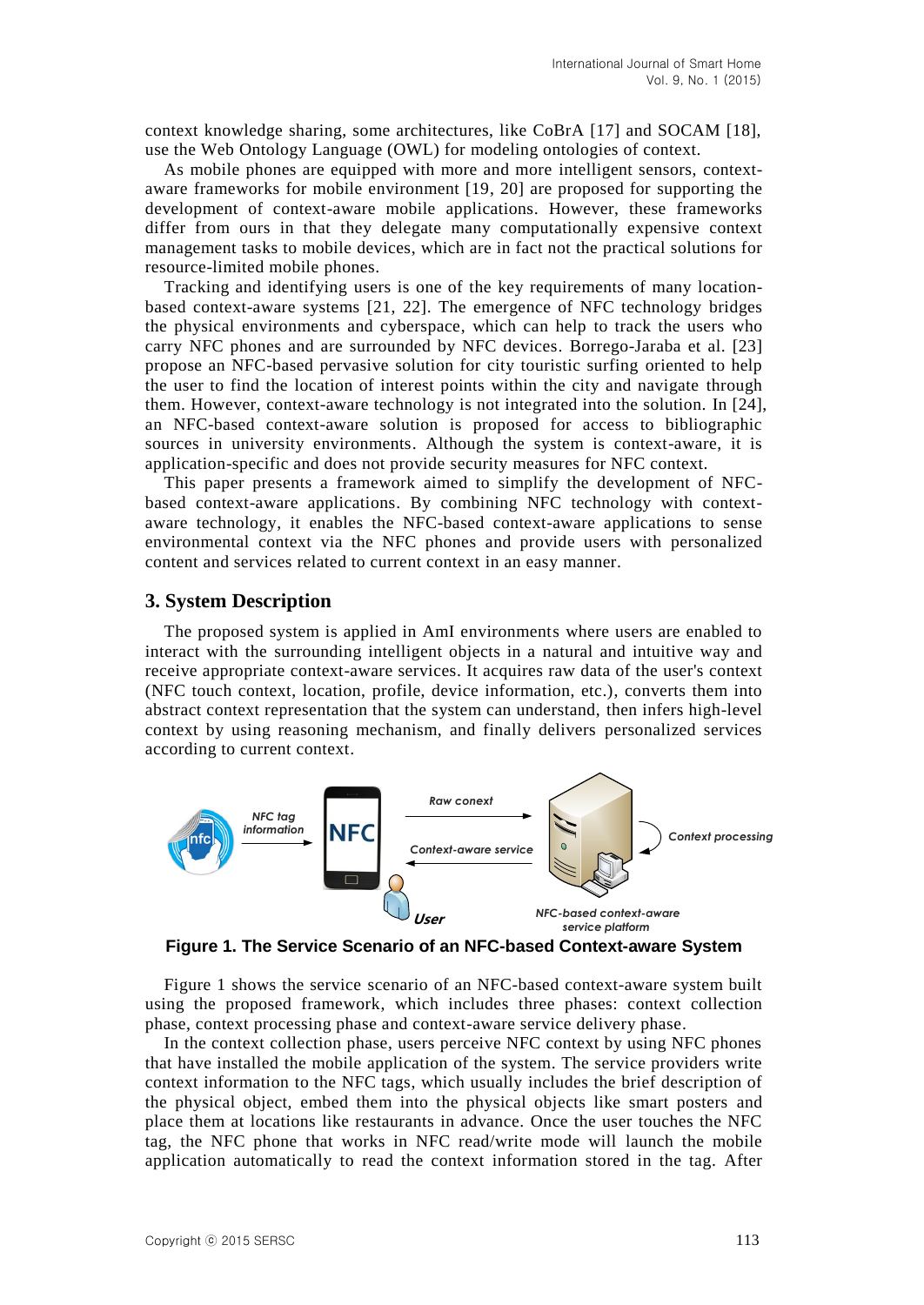receiving the raw NFC context data from the AmI environment, the NFC phone will send it as well as other context of the user to the server for further processing.

In the context processing phase, the NFC-based context-aware service platform converts the raw context data such as NFC context, user profile, device information, etc. to unified context representation model that is recognizable to all entities of the system. Based on the abstract context representation, the system infers the highlevel context from the raw context data by using the built-in inferring engine.

In the context-aware service delivery phase, the NFC-based context-aware mobile application is enabled to receive context-aware content or services when given conditions are satisfied by the current context. The system is responsible for managing the context and ensures that the context-aware services are delivered in a proper and timely way according to the service delivery rules that the application developers define.

# **4. System Architecture**



**Figure 2. Architecture of the Proposed System**

The system consists of three parts: AmI Agent, NFC Tag Writing Tool and NFCbased Context-aware Service Platform (See Figure 2), which provides necessary, reusable and extensible context management functionalities for application developers and thus greatly reduces the overhead of developing an NFC-based context-aware application. Furthermore, as the NFC phones are resource-scarce, computationally intensive tasks of the proposed system, like context reasoning, are carried out by the server instead.

# **4.1 AmI Agent**

The AmI Agent is the mobile agent of the proposed system that should be integrated by the NFC-based context-aware mobile application and installed on the NFC-enabled Android phone in advance. It is lightweight enough since it is only responsible for collecting raw context data from the AmI environment and providing context security management service. Using the AmI agent, the developers do not have to know much about NFC data exchange technology.

As depicted in Figure 2, the AmI Agent is composed of two modules: the Context Acquisition module and the Context Security Management module.

# **Context Acquisition Module**

The module collects the context information of the physical objects for the context-aware system. In order to facilitate the context modeling, we organize the raw context data in XML format, which has good readability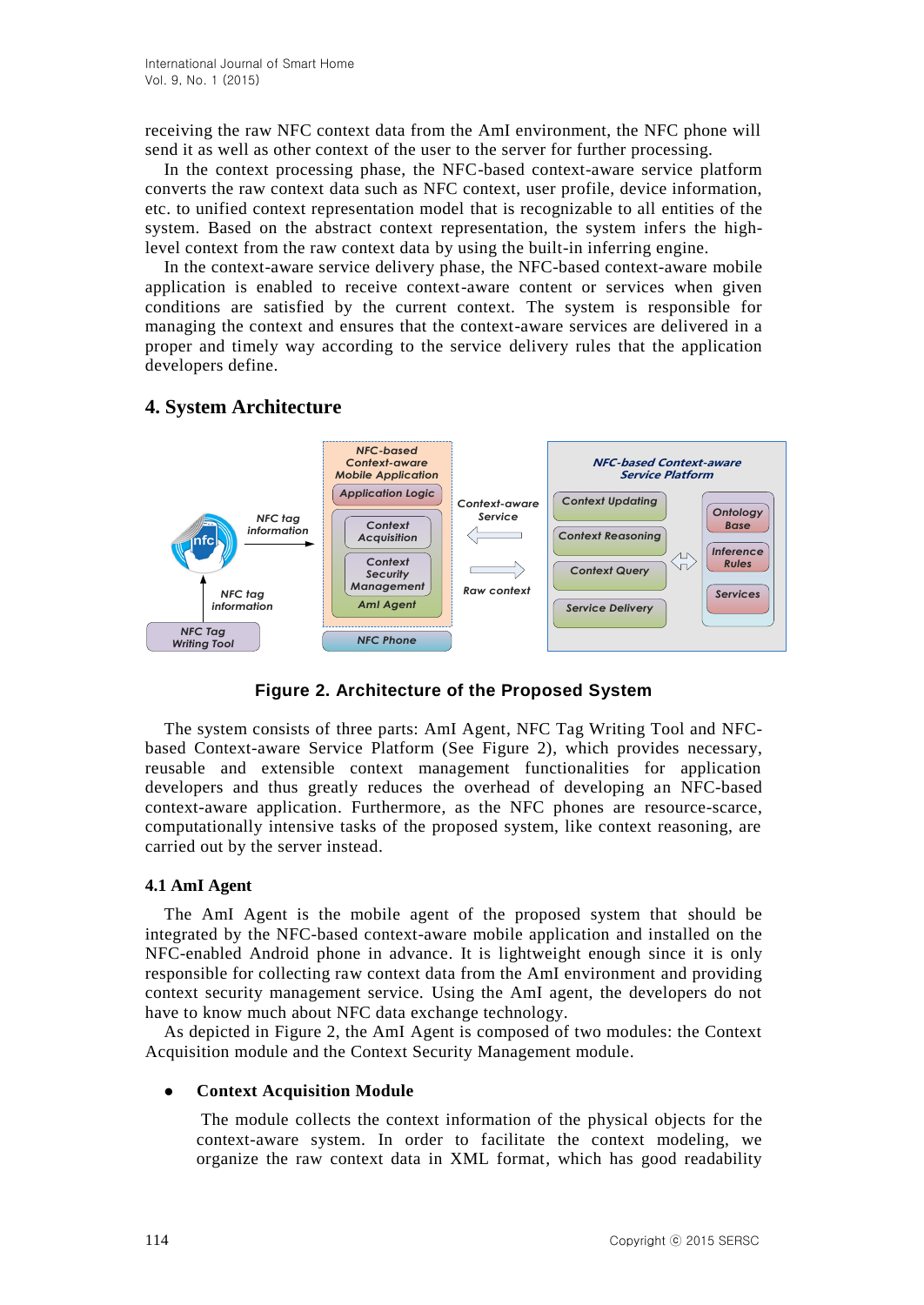and can be easily converted to ontology-based context representation model. Since it takes much time to frequently convert the raw context data to XML format data, we directly write the XML format context data into the NFC tag. We do not write ontology-based context representation to the NFC tag because ontology-based context contains much more information than XML format context and the NFC tag has very limited storage space. Table 1 shows the template of the raw context information stored in the NFC tag.

## **Table 1. Template of the Raw Context Information Stored in the NFC Tag**

| $<$ NFCContexts>                         |
|------------------------------------------|
| <context name="Context1"></context>      |
| <content type="type1">content1</content> |
| <content type="type2">content2</content> |
| $\langle$ /context $\rangle$             |
| <context name="Context2"></context>      |
| <content type="type1">content1</content> |
| <content type="type2">content2</content> |
| $\langle$ /context $\rangle$             |
| $\langle$ NFCContexts>                   |

As shown in Table 1, the XML format context has good extensibility, hence it can be applied to a wide variety of service scenarios.

In the proposed system, the Context Acquisition Module is mainly in charge of collecting the raw context data from the NFC tag since it is a general requirement for NFC-based context-aware applications. In contrast, other context, like user profile, device information, etc., should be acquired by the application itself according to its business logic.

#### **Context Security Management Module**

Currently many NFC applications store the context information in plain text into the NFC tag, which is not safe since malicious persons can modify the tag information and provide fake URLs that lead to phishing sites that attempt to steal user's private information and even provide illegal services. Because of this, the Context Security Management Module provides data integrity authentication service for the NFC tag information. The module does not provide data confidentiality protection service because the NFC tag information is usually published in public and should be accessed by any person. When application providers want to write context information to the NFC tag, the raw context data as well as its digital signature will be encapsulated into the NDEF (NFC Data Exchange Format) message and then written into the tag. Once the Context Security Management Module confirms the validity of the signature by using the associated public key, the context information can then be used by the context-aware system for further processing.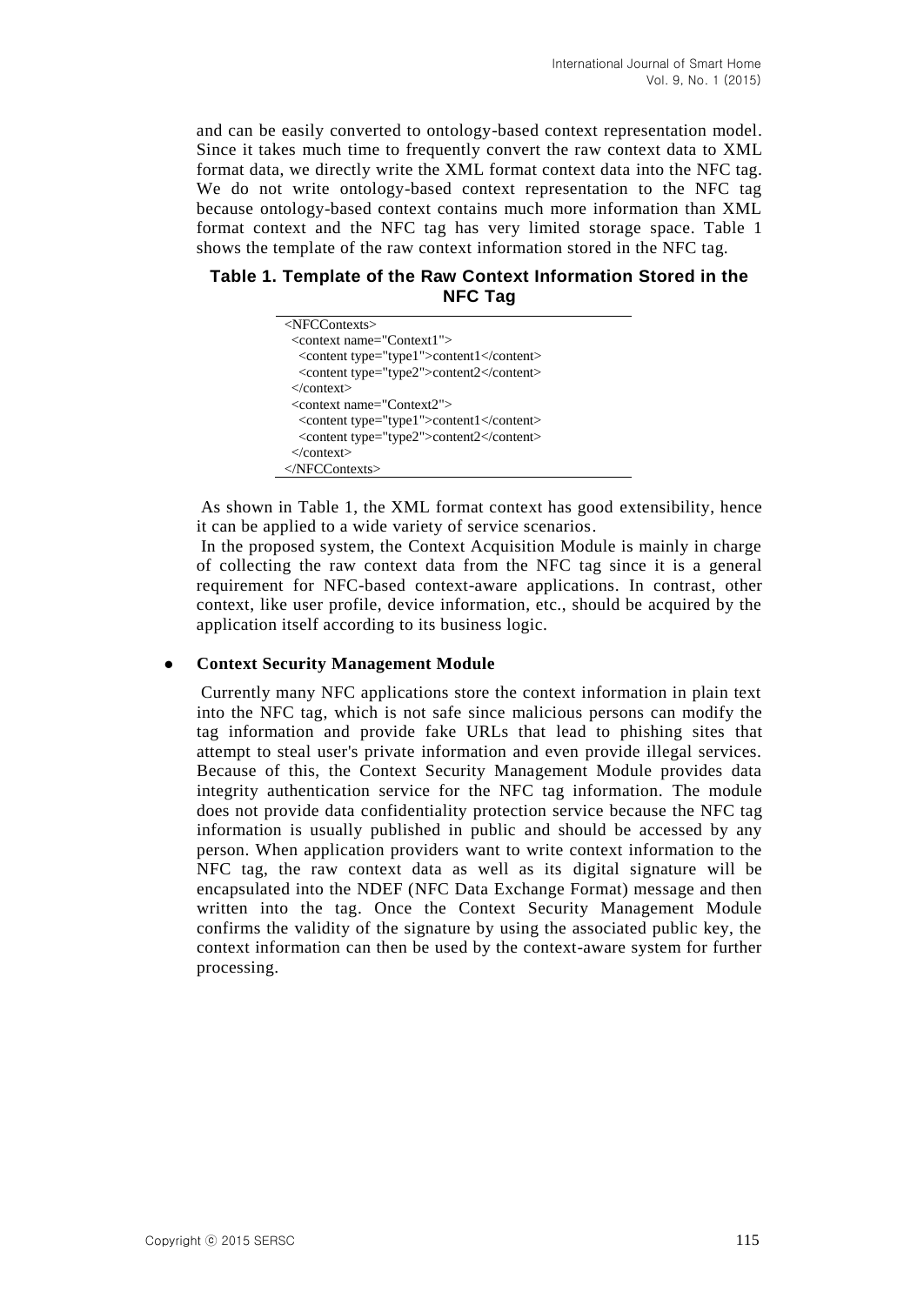



**Figure 3. The process of Acquiring Context Information**

### **4.2 NFC Tag Writing Tool**

To reduce NFC service deployment efforts, the proposed framework provides NFC tag writing tool for application providers to write associate context information to the NFC tags that need to deploy at different locations. To simplify its implementation, the tool is developed as a mobile application that can run on NFCenabled Android device.

As described in Sect. 4.1, the XML format context information and its signature should be written to the NFC tag to ensure integrity protection of NFC context. Figure 4 shows the tool's working process of writing context information to an NFC tag.



# **Figure 4. The Process of Writing Context Information to an NFC Tag**

#### **4.3 NFC-based Context-aware Service Platform**

After collecting the raw context information, the system should deliver contextaware services to the user. The NFC-based Context-aware Service Platform is mainly in charge of building abstract context representation model, inferring highlevel context, and delivering personalized services to the user according to his/her current context. The platform consists of four modules as shown in Figure 2: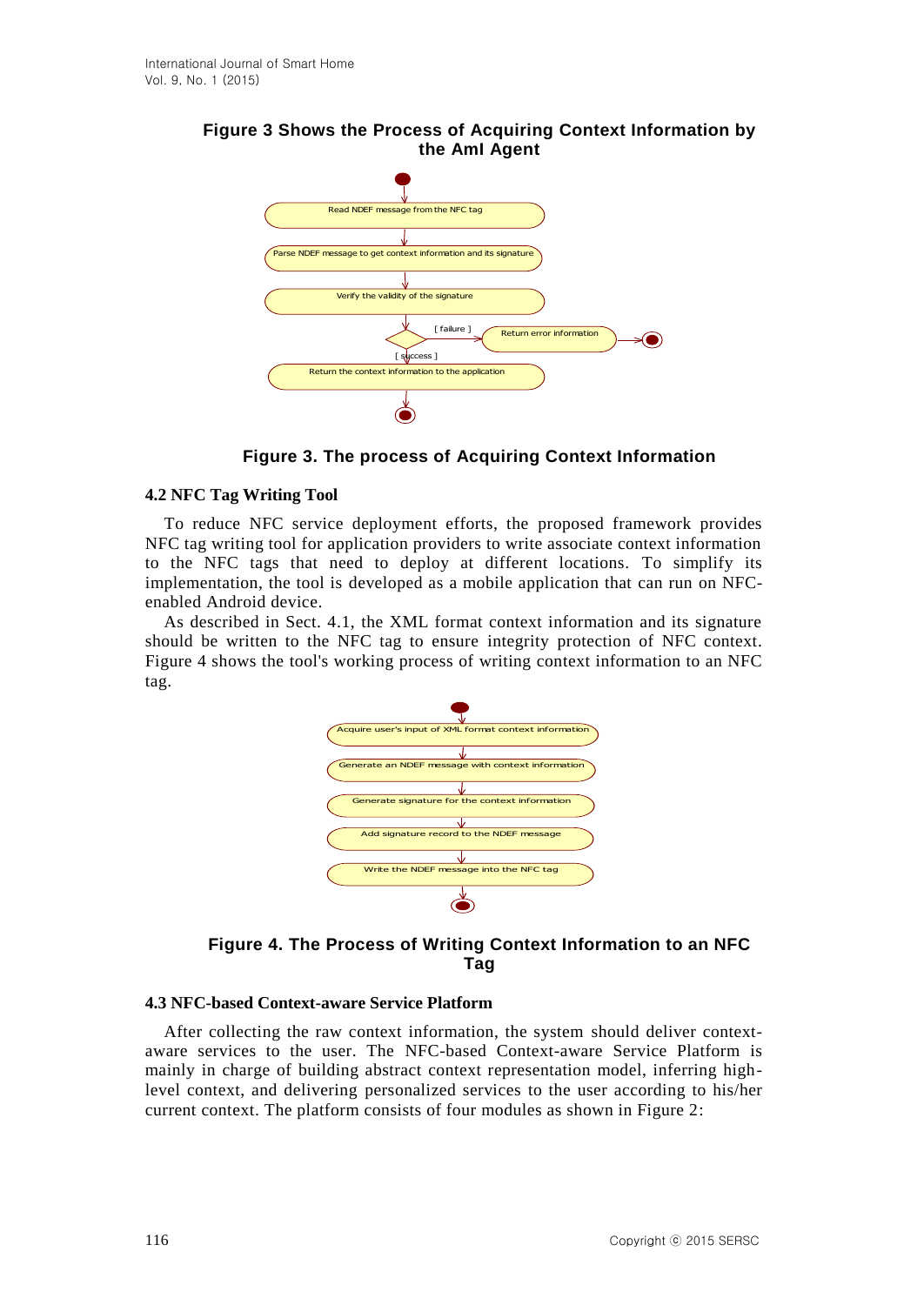### **Context Updating Module**

The Context Updating module is used for converting sensed data to abstract context representation model. As the proposed system is a general framework for a wide variety of context-aware applications and different application scenarios contain different forms of context, the context model to be built should be domain-independent and easy to extend. In addition, the context model should be easy to perform context reasoning over for obtaining highlevel context.

Although many context models have been proposed [25], ontology-based context model is widely considered the best approach for modeling context, since it supports representing context data coming from different sources and context reasoning based on semantic web technology. Therefore, the Context Updating module provides ontology-based context updating service, which exposes the following methods:

Add context information

This method enables applications to add a new context ontology instance to the ontology base by providing XML format context information.

 $\blacklozenge$  Update context information

This method enables applications to update a context ontology instance stored in the ontology base.

**◆** Remove context information

This method enables applications to delete a context ontology instance from the ontology base.

By using the above methods, application providers can update the context in a simple and efficient manner, as the complicated ontology modeling work is kept hidden from them.

# **Context Reasoning Module**

The Context Reasoning module is the key module of the service platform, since it can deduce high-level context, i.e. user's implication, that is much more useful for context-aware applications to provide users with personalized services than low-level context collected by the Context Acquisition module. As the proposed system adopts ontology-based context model, the module makes ontology-based context reasoning by using Jena [26], which is an open source semantic web framework that supports OWL and rule-based reasoning. Because different NFC-based context-aware applications have different business logic, their inference rules are also different. The application developers should provide the module with inference rules for inferring the high-level context (See Figure 5). The inferring process is performed whenever context changes.



**Figure 5. The Process of Rule-based Context Reasoning**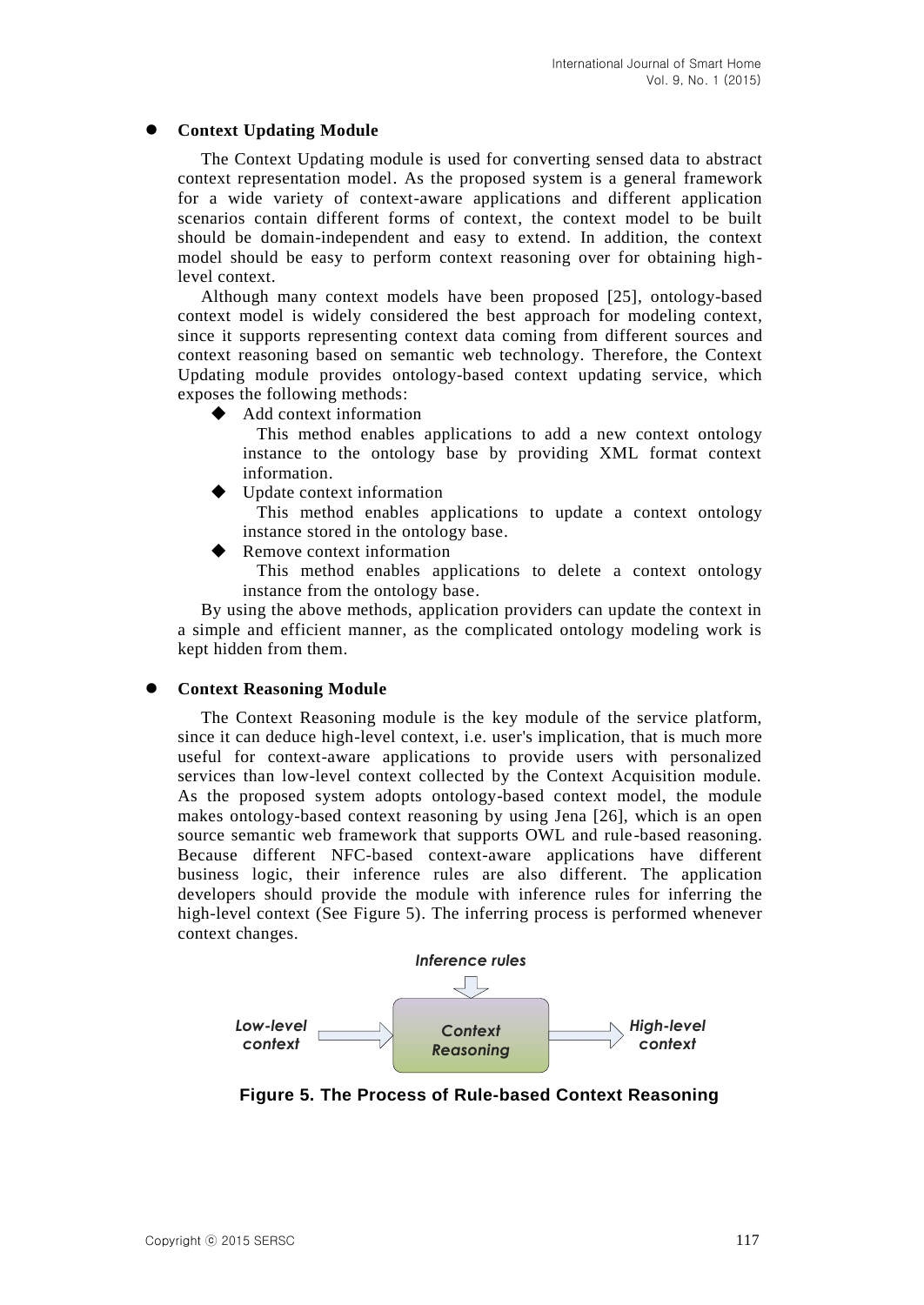# **Context Query Module**

The Context Query module enables applications to synchronously access the ontology base using SPARQL [27] queries. As a result, the user can request context information in an explicit way.

The process of context query is depicted in Figure 6.



**Figure 6. The Process of Context Query**

# **Service Delivery Module**

The Service Delivery module enables the context-aware application to deliver context-aware services in order to meet users' needs by making use of obtained context information.

While the Context Query module provides synchronous method to access high-level context information, the application can receive context-aware services in an asynchronous way using the subscription method provided by the Service Delivery module. In this way, context-aware services can automatically respond to the user once predefined conditions are satisfied by the current context.

# **5. Sample Application**

In order to evaluate the feasibility of the proposed approach, Smart Bookstore, an NFC-based context-aware application is developed using the proposed framework. The application enables the user to acquire book information and intelligent book recommendation by interacting with the smart book posters augmented with NFC tags in the AmI environment.

Before publishing book posters, we write context information to the NFC tags to be embedded in the posters by using the NFC tag writing tool. The raw context data template, as described in Table 1, is used to construct the context information of the NFC tags. The code snippet that defines the context information of a smart book poster is shown in Table 2.

| Table 2. Context Information of a Smart Book Poster |  |  |
|-----------------------------------------------------|--|--|
|-----------------------------------------------------|--|--|

| $\langle$ NFCContexts>                                  |
|---------------------------------------------------------|
| $\alpha$ <context name="book"></context>                |
| <content type="Name">Semantic Web Programming</content> |
| <content type="Author">John Hebeler</content>           |
| <content type="bookType">Computer Science</content>     |
| <content type="bookId">BN10000001</content>             |
| $\langle$ context $\rangle$                             |
| $\langle$ NFCContexts>                                  |

Since the proposed framework adopts ontology-based context model, domain ontology of the Smart Bookstore application should be created. To accelerate the ontology creation, we use Protege [28], a user-friendly open source ontology editor.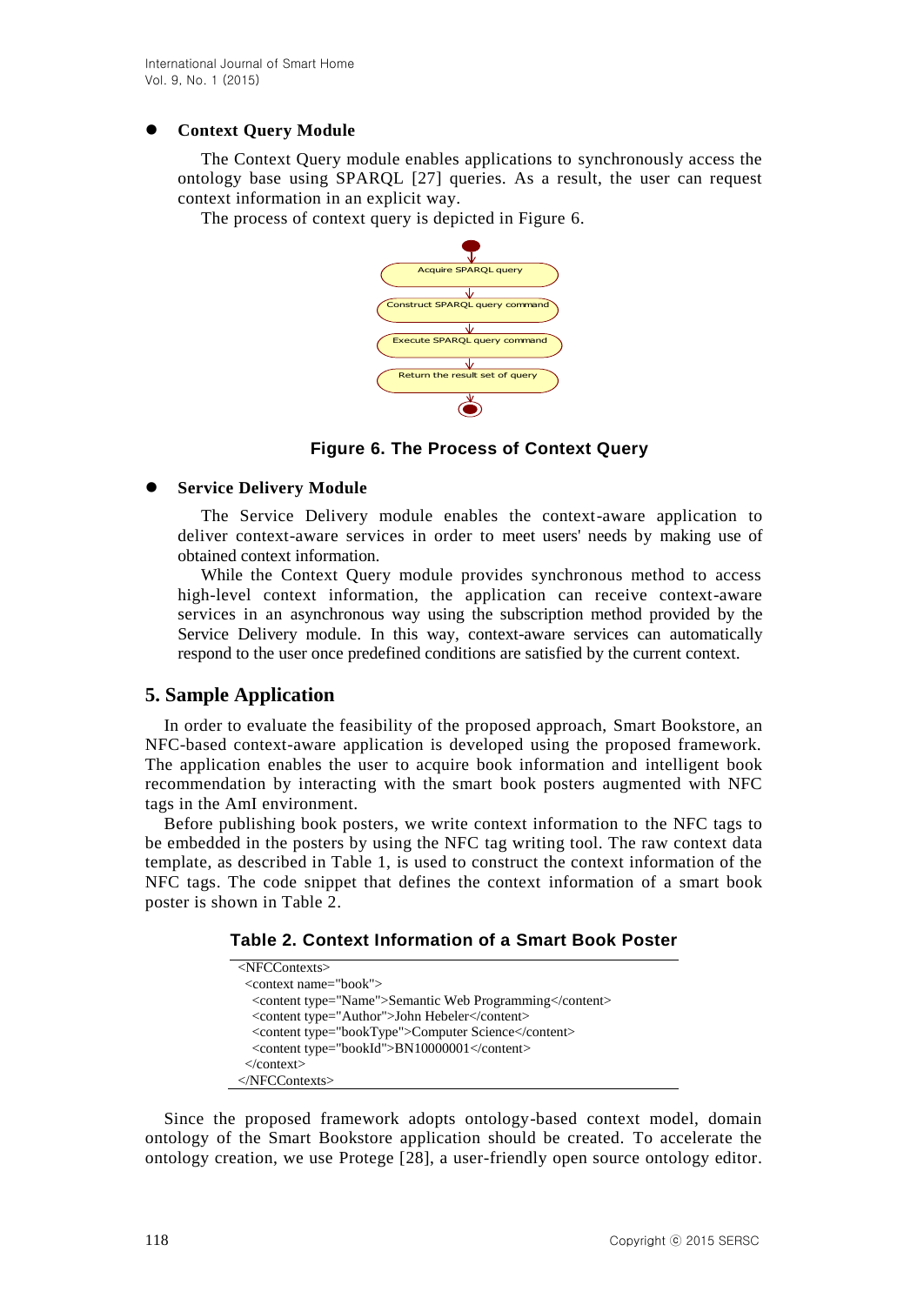

**Figure 7. The Context Ontology of Smart Bookstore**

The ontology classes include User, Book as well as BookType that the user likes. User context is added to the ontology base by creating individuals from the ontology classes. The aim of this application is to provide the user with more detailed information about the book that he is currently interested in and book recommendation information. As all of the detailed information of books are stored in the ontology base, the application accesses them using SPARQL query as shown in Listing 1.

### **Listing 1. SPARQL Query for Retrieving Context Information of the Book that the User is Currently Interested in**

| PREFIX smartBookstore: <http: administrator="" ontologies="" smartbookstore.owl#="" www.semanticweb.org=""></http:> |
|---------------------------------------------------------------------------------------------------------------------|
| SELECT ?name ?author ?picUrl ?description ?pages ?price ?rating                                                     |
| WHERE {                                                                                                             |
| ?book smartBookstore:hasName ?name.                                                                                 |
| ?book smartBookstore:hasAuthor ?author.                                                                             |
| ?book smartBookstore:hasCoverPictureUrl ?picUrl.                                                                    |
| ?book smartBookstore:hasDescription ?description.                                                                   |
| ?book smartBookstore:hasPages ?pages.                                                                               |
| ?book smartBookstore:hasPrice ?price.                                                                               |
| ?book smartBookstore:hasRating ?rating.                                                                             |
| ?book smartBookstore:hasBookId "BN10000001"                                                                         |
|                                                                                                                     |

After receiving the returned result set of the query, the application can display detail information of the book to the user.

For book recommendation, the application needs to know what kind of books the user may like, which is inferred from the user preference and books' ratings. The user preference is acquired from the context of the NFC tag that the user touches, which is the type of the book shown on the smart poster. The recommended books are deduced if their type matches the user's preference and they receive high ratings as well. The inferring rule for finding highly recommended books is described in Listing 2.

# **Listing 2. Inferring Rule for Finding Highly Recommended Books**

| (?book smartBookstore:hasRating ?rating)       |
|------------------------------------------------|
| greater Than(?rating,4)                        |
| (?user smartBookstore:likesBookType ?bookType) |
| (?book smartBookstore:hasBookType ?bookType)   |
| ->                                             |
| (?user smartBookstore:likesBooks ?book)        |
|                                                |

As the application registers context subscription in the proposed system, information of the highly recommended books will be sent to the user automatically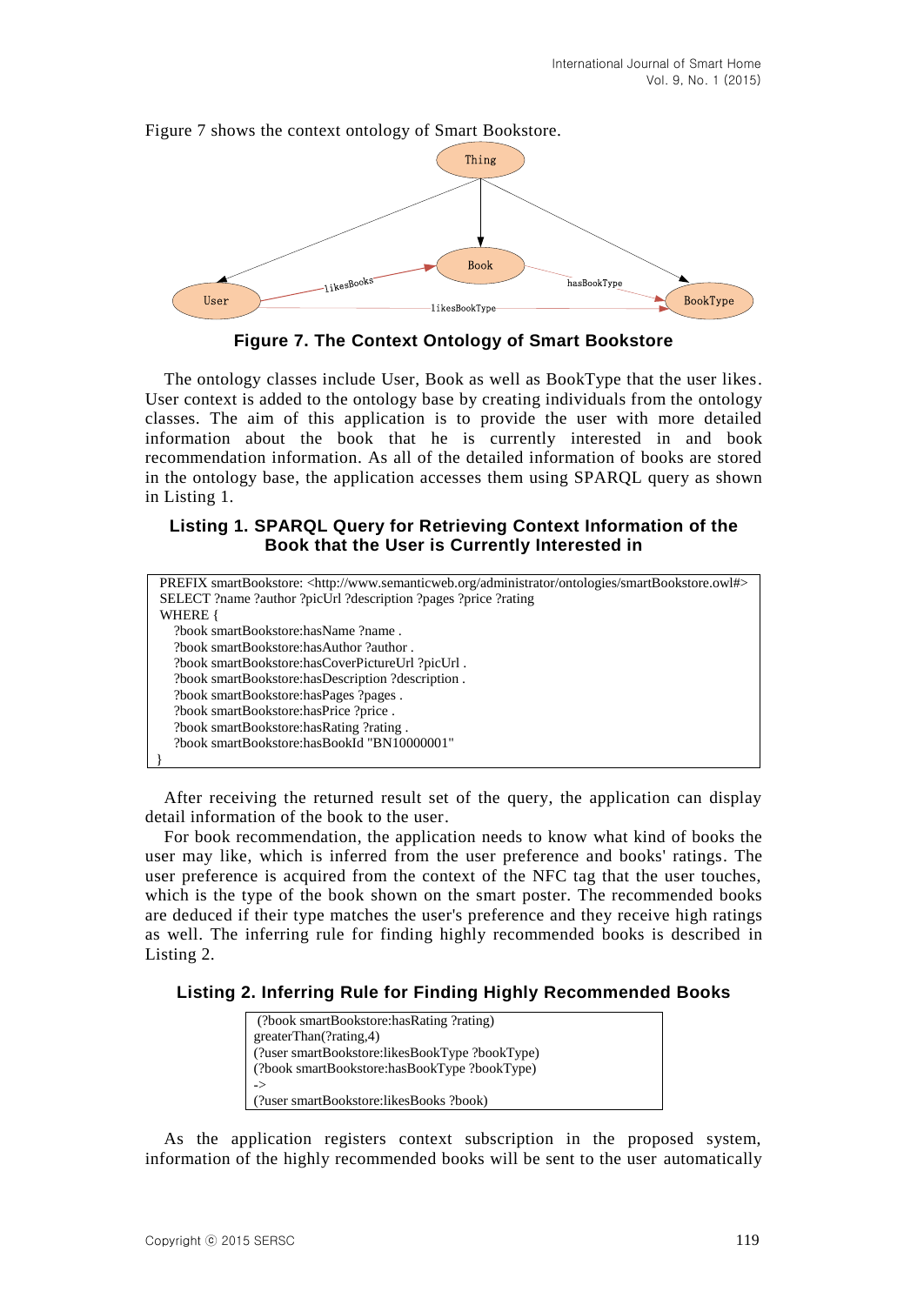after being sorted by rating.

The NFC-enabled mobile phone that we use for running the application is a Samsung Galaxy S4 smartphone. During the service usage phase, the user uses the NFC phone to touch the NFC tag embedded in the smart book poster and then the Smart Bookstore application previously installed is started. Operating in reader/writer mode, the NFC phone reads the context information stored in the tag and sends it to the application server for retrieving its detailed information and obtaining context-aware book recommendation. Figure 8 shows the service scenario of the application.



# **Figure 8. Service Scenario of the Smart Bookstore Application (a) The User Touches the NFC Tag Embedded in the Smart Book Poster (b) The Book's Detail Information is Displayed (c) Information of the Highly Recommended books is Sent to the User Automatically**

# **6. Conclusions**

Nowadays, more and more intelligent objects are distributed in our living environments, which supports people to carry out everyday tasks in an intelligent way. As NFC technology simplifies the way people interact with the AmI environments, it can be a good choice for developing AmI system.

In this paper, we propose an NFC-based context-aware framework that is able to perceive and make use of NFC context for providing users with context-aware services in a natural and effective way by combining the NFC technology with context-aware technology.

With the proposed framework, development overheads of acquiring, aggregating, inferring and storing context information are greatly reduced. Moreover, application providers even do not have to know much about NFC data exchange technology for adding semantic information to physical objects, since the framework provides easyto-use NFC tag writing tool for developing smart posters.

In order to achieve knowledge sharing and knowledge reuse, the framework models the context with the context ontology using OWL. And rule-based context reasoning is performed over the context ontology model. Since the inference rules and domain ontology are decoupled from the system, application developers can add new business logic in a flexible and extensible way.

As NFC phones are resource-limited in terms of processing and storage capabilities, it is not suitable for them to carry out computationally intensive tasks. The proposed framework is designed specially for mobile devices. It enables the server to take most of the computational burden deriving from context processing, while the mobile device is mainly responsible for collecting raw context information.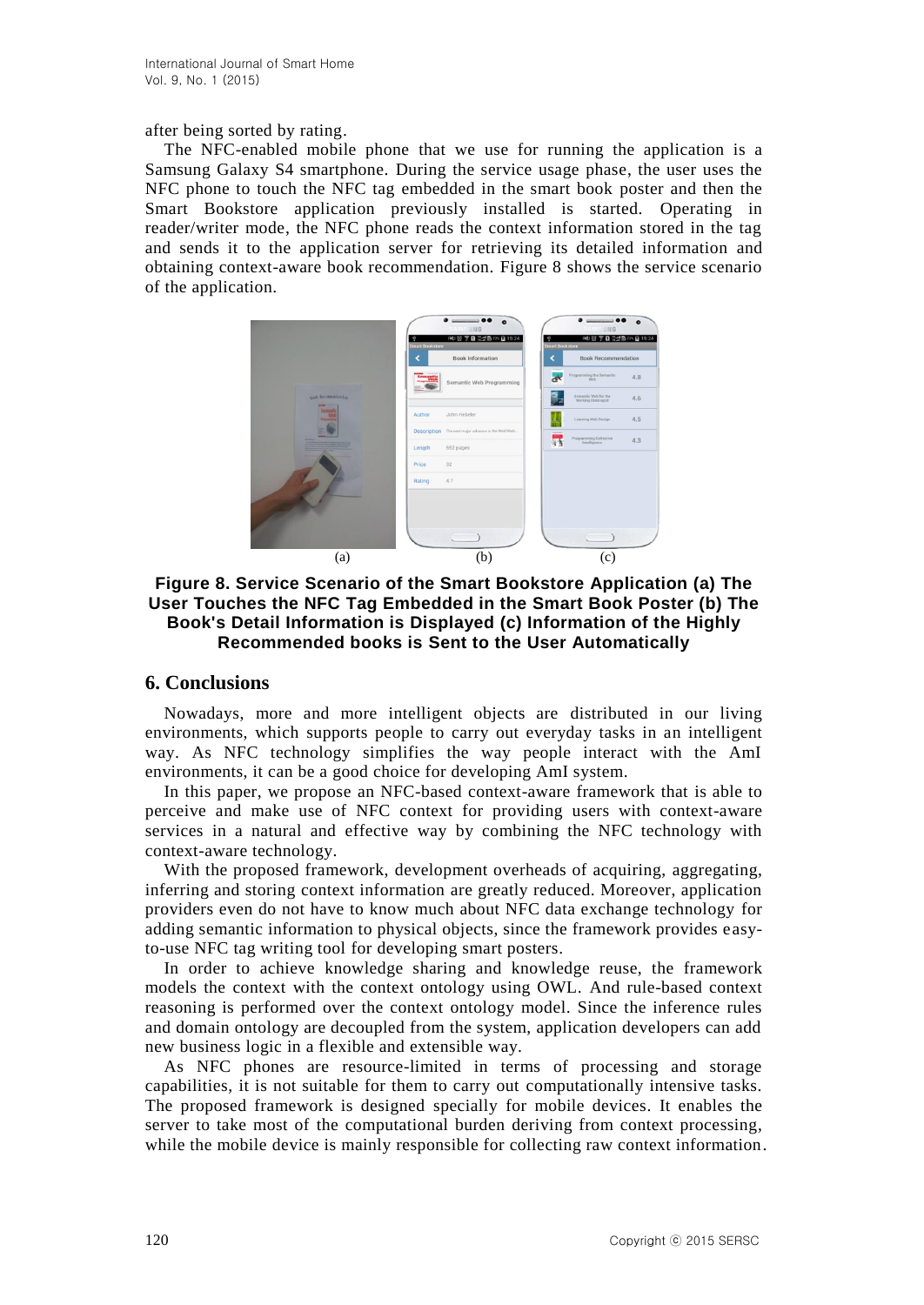In addition, the proposed framework provides security service for ensuring data integrity of the NFC context. The context information of the physical object and its digital signature are written to the NFC tag by using the provided NFC tag writing tool. During the context collection phase, the data integrity authentication of the NFC tag context is performed by validating its signature, and only the authenticated NFC context information can be used by the system for further processing. In this way, the NFC context is distributed and managed in a secure manner, which prevents it from being illegally tampered with.

We think the framework proposed in this paper can effectively simplify the development of NFC-based context-aware applications and accelerate the adoption of NFC technology in AmI systems. Currently we are working on implementing the NFC tag writing tool running on desktop computers, which can facilitate editing and management of NFC tag context information for application providers.

#### **References**

- [1] D. J. Cook, J. C. Augusto and V. R. Jakkula, "Ambient Intelligence: Technologies, applications and opportunities", Pervasive and Mobile Computing, vol. 5, **(2009)**, pp. 277-298.
- [2] ISTAG, "Scenarios for ambient intelligence", European Commission Report, **(2001)**.
- [3] ECMA, "Near Field Communication White paper", ECMA/TC32-TG19/2005/012, **(2005)**.
- [4] http://nfc-forum.org/what-is-nfc/.
- [5] R. Widmann, S. Grunberger, B. Stadlmann and J. Langer, "System Integration of NFC Ticketing into an Existing Public Transport Infrastructure", In Proceedings of 4th International Workshop on Near Field Communication, **(2012)**, pp. 13-18.
- [6] O. García, R. S. Alonso, F. Guevana, D. Sancho, M. Sánchez and J. Bajo, "ARTIZT: Applying Ambient Intelligence to a Museum Guide Scenario", In Proceedings of 2nd International Symposium on Ambient Intelligence, **(2011)**, pp. 173-180.
- [7] A. J. Jara, P. López, D. Fernández, B. Ú beda, M. A. Zamora and A. F. G. Skarmeta, "Interaction of Patients with Breathing Problems through NFC in Ambient Assisted Living Environments", In Proceedings of 6th International Conference on Innovative Mobile and Internet Services in Ubiquitous Computing, **(2012)**, pp. 892-897.
- [8] A. Dmitrienko, A. R. Sadeghi, S. Tamrakar and C. Wachsmann, "SmartTokens: Delegable Access Control with NFC-Enabled Smartphones", In Proceedings of Trust and Trustworthy Computing - 5th International Conference, **(2012)**, pp. 219-238.
- [9] I[. Ayala, M](http://www.engineeringvillage.com/search/results/quick.url?CID=quickSearchCitationFormat&searchWord1=%7bAyala%2C+Inmaculada%7d§ion1=AU&database=1&yearselect=yearrange&sort=yr). A. [Pinilla](http://www.engineeringvillage.com/search/results/quick.url?CID=quickSearchCitationFormat&searchWord1=%7bPinilla%2C+Mercedes+Amor%7d§ion1=AU&database=1&yearselect=yearrange&sort=yr) and L. [Fuentes,](http://www.engineeringvillage.com/search/results/quick.url?CID=quickSearchCitationFormat&searchWord1=%7bFuentes%2C+Lidia%7d§ion1=AU&database=1&yearselect=yearrange&sort=yr) "Modeling context-awareness in agents for ambient intelligence: An aspect-oriented approach", Lecture Notes in Computer Science (including subseries Lecture Notes in Artificial Intelligence and Lecture Notes in Bioinformatics), vol. 7026, **(2011)**, pp. 29-43.
- [10] A. K. Dey, "Understanding and using context", Personal and Ubiquitous Computing, vol. 5, **(2001)**, pp. 4-7.
- [11] S. Helal, W. Mann, H. El-Zabadani, J. King, Y. Kaddoura and E. Jansen, "The gator tech smart house: A programmable pervasive space", Computer, vol. 38, **(2005)**, pp. 50-60.
- [12] M. van Setten, S. Pokraev and J. Koolwaaij, "Context-aware recommendations in the mobile tourist application COMPASS", In Proceedings of Adaptive Hypermedia and Adaptive Web-Based Systems - Third International Conference, **(2004)**.
- [13] E. Miluzzo, N. D. Lane, K. Fodor, R. Peterson, H. Lu, M. Musolesi, S. B[. Eisenman, X](http://www.engineeringvillage.com/search/results/quick.url?CID=quickSearchCitationFormat&searchWord1=%7bEisenman%2C+Shane+B.%7d§ion1=AU&database=1&yearselect=yearrange&sort=yr)[. Zheng](http://www.engineeringvillage.com/search/results/quick.url?CID=quickSearchCitationFormat&searchWord1=%7bZheng%2C+Xiao%7d§ion1=AU&database=1&yearselect=yearrange&sort=yr) and A. T. [Campbell,](http://www.engineeringvillage.com/search/results/quick.url?CID=quickSearchCitationFormat&searchWord1=%7bCampbell%2C+Andrew+T.%7d§ion1=AU&database=1&yearselect=yearrange&sort=yr) "Sensing meets mobile social networks: The design, implementation and evaluation of the CenceMe application", In Proceedings of the 6th ACM conference on Embedded Networked Sensor Systems, **(2008)**, pp. 337-350.
- [14] D. Franklin, "Cooperating with people: The intelligent classroom", In Proceedings of the National Conference on Artificial Intelligence, **(1998)**, pp. 555-560.
- [15] A. K. Dey, G. D. Abowd and D. Salber, "A Conceptual framework and a toolkit for supporting the rapid prototyping of context-aware applications", Human-Computer Interaction, vol. 16, **(2001)**, pp. 97-166.
- [16] J. E Bardram, "The java context awareness framework (JCAF) A service infrastructure and programming framework for context-aware applications", In Proceedings of the 3rd International Conference on Pervasive Computing, **(2005)**, pp. 98-115.
- [17] H. Chen, T. Finin and A. Joshi, "Semantic web in the context broker architecture", In Proceedings of the Second IEEE Annual Conference on Pervasive Computing and Communications, **(2004)**, pp. 277-286.
- [18] T. Gu, H. K. Pung and D. Q. Zhang, "A Middleware for Building Context-Aware Mobile Services", In Proceedings of IEEE Vehicular Technology Conference, **(2004)**, pp. 2656-2660.
- [19] P. Coppola, V. Della Mea, L. Di Gaspero, S. Mizzaro, I. Scagnetto, A. Selva, L. Vassena and P. Riziò, "MoBe: Context-aware Mobile Applications on Mobile Devices for Mobile Users", In Proceedings of the International Workshop on Exploiting Context Histories in Smart Environments, **(2005)**.